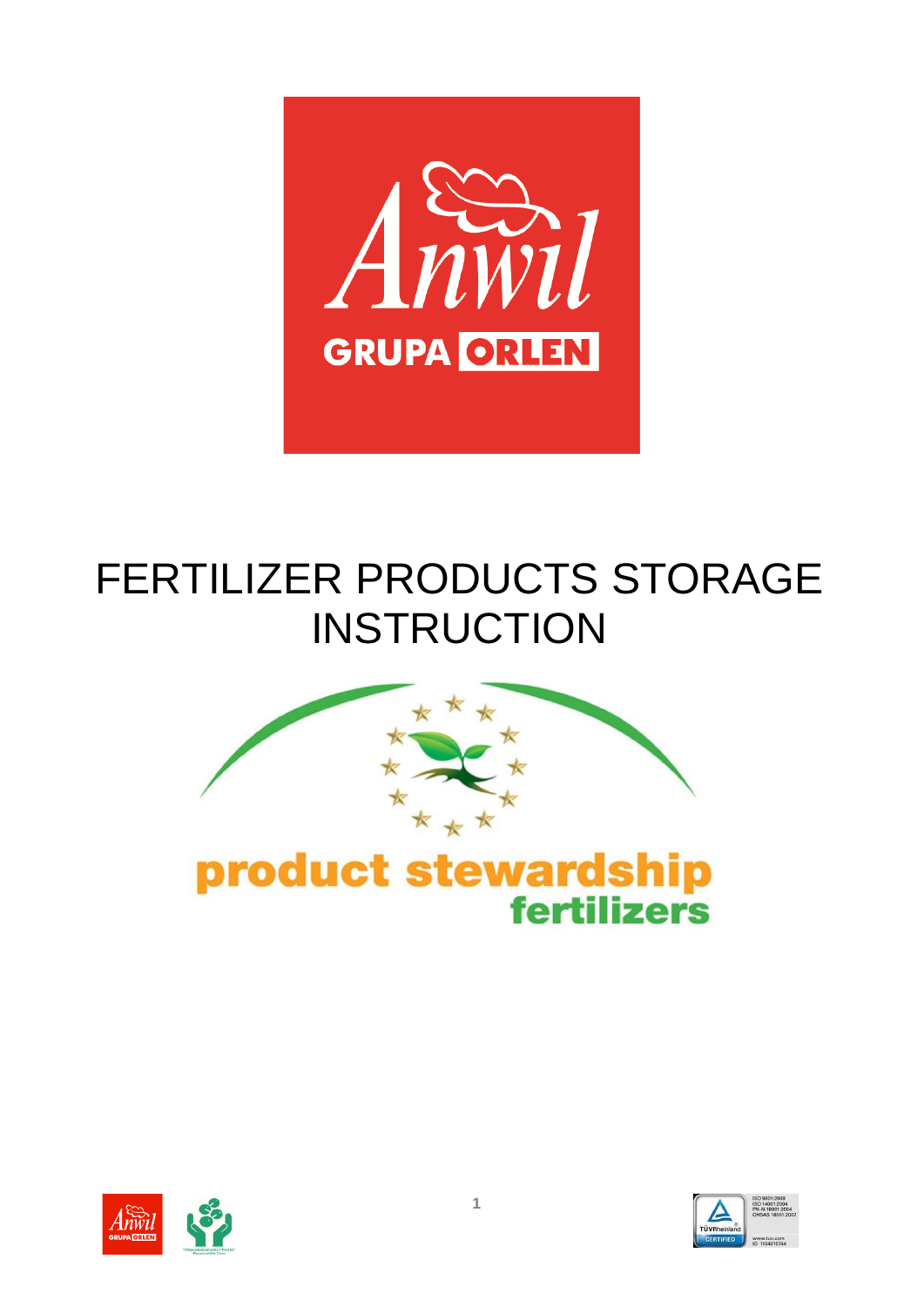# **Contents**

| 1. |                                                                      |  |
|----|----------------------------------------------------------------------|--|
| 2. |                                                                      |  |
| 3. |                                                                      |  |
| 4. |                                                                      |  |
| 5. | Storage of fertilizers in packaging: 25 kg, 50 kg and big-bag type11 |  |
| 6. |                                                                      |  |
| 7. |                                                                      |  |
| 8. |                                                                      |  |



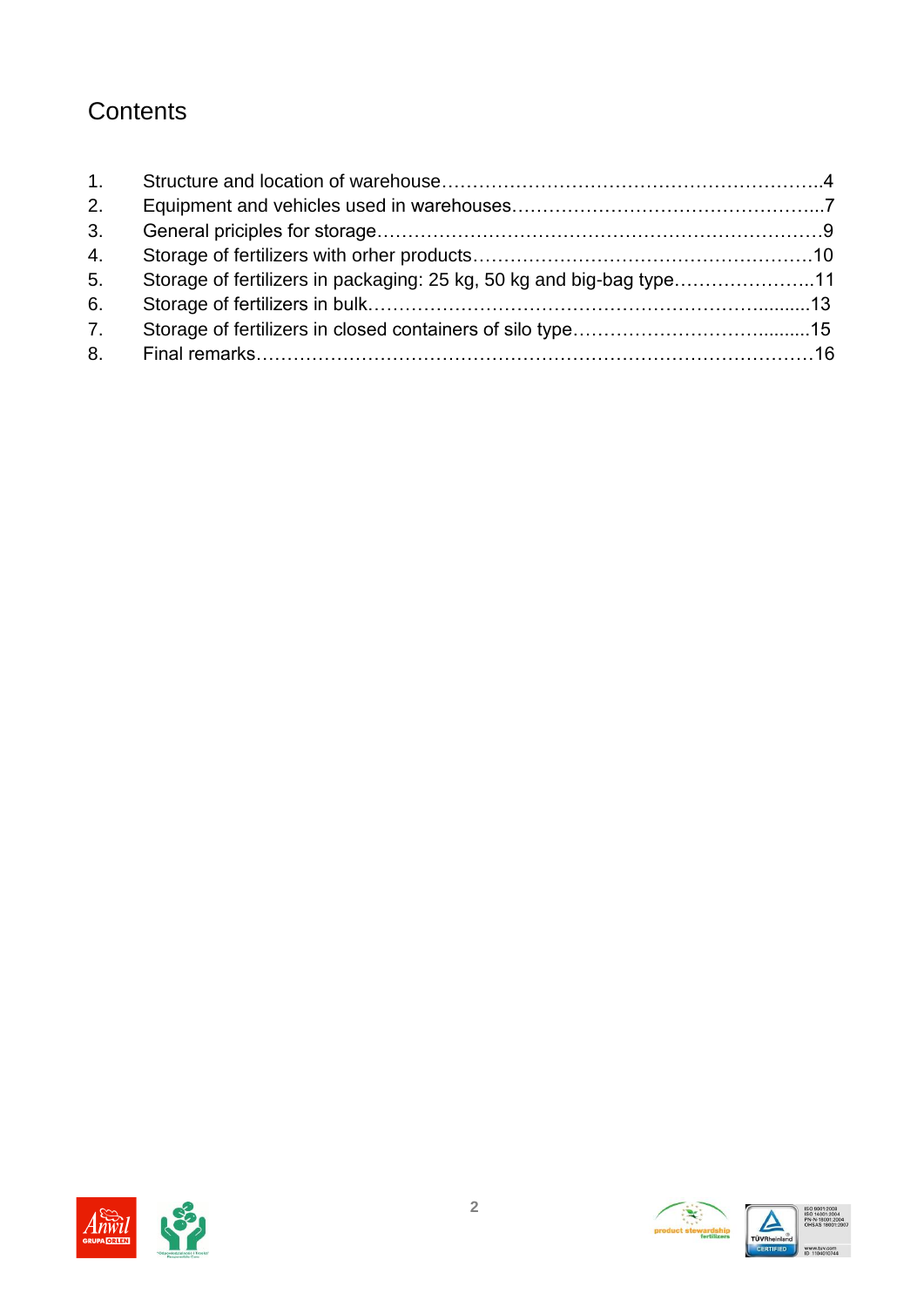#### *INTRODUCTION*

The storage instruction includes principles on retention and storage of nitrogen fertilizers, which arise from national, European legislation, guidelines of the European

Fertilizer Manufacturers Association - Fertilizers Europe and recommendations of the manufacturer. Observance of the principles contained in it and compliance with the guidelines aim at minimizing the risk related to storage of fertilizers with simultaneous maintenance of high quality as well as performance properties (looseness) of products delivered by ANWIL S.A. Detailed data is available at the websites - [http://www.productstewardship.eu/the-program/sales-storage-and](http://www.productstewardship.eu/the-program/sales-storage-and-transportation/storage/_oraz_wniniejszej_instrukcji,_udost%c4%99pnionej_na_stronie_internetowej_Sprzedawcy_www.anwil.pl_-_%e2%80%9eStrefaDystrybutora%e2%80%9d)transportation/storage/ [and in this instruction, made accessible at the Seller's website: www.anwil.pl](http://www.productstewardship.eu/the-program/sales-storage-and-transportation/storage/_oraz_wniniejszej_instrukcji,_udost%c4%99pnionej_na_stronie_internetowej_Sprzedawcy_www.anwil.pl_-_%e2%80%9eStrefaDystrybutora%e2%80%9d)  - ["Distributor's Zone".](http://www.productstewardship.eu/the-program/sales-storage-and-transportation/storage/_oraz_wniniejszej_instrukcji,_udost%c4%99pnionej_na_stronie_internetowej_Sprzedawcy_www.anwil.pl_-_%e2%80%9eStrefaDystrybutora%e2%80%9d)

In order to satisfy growing requirements within the scope of offering safe nitrogen products to customers, which at the same time are of the highest quality and effective in use, ANWIL S.A., as a member of Fertilizers Europe, has undertaken to propagate the association's recommendations. The recommendations contained herein aim at providing information the observance of which contributes to minimization of the risk of deterioration of quality and minimization of the risk of fire and decomposition of fertilizers.

The nitrogen fertilizers storage instruction includes obligatory guidelines the non-observance of which results, inter alia, in a loss of the right to guarantee or warranty.

This storage instruction pertains to the principles of storage of the following products:

- **Ammonium nitrate,**
- **CANWIL with magnesium,**
- **CANWIL S with sulphur,**
- **CANWIL Mg-S.**

The major objective of storage of nitrogen fertilizers is to protect products against variable ambient conditions, in particular against changes of temperature and humidity. These conditions are a result of an explicit impact of ambient conditions on the change of qualitative parameters of the product, mainly reflected in a strong tendency of fertilizers to absorb humidity from air (hygroscopicity), which in consequence may lead to a natural phenomenon of granule getting stuck together in bigger agglomerates, so-called natural product wedging. Therefore, compliance with the principles on storage of nitrogen fertilizers is so significant.



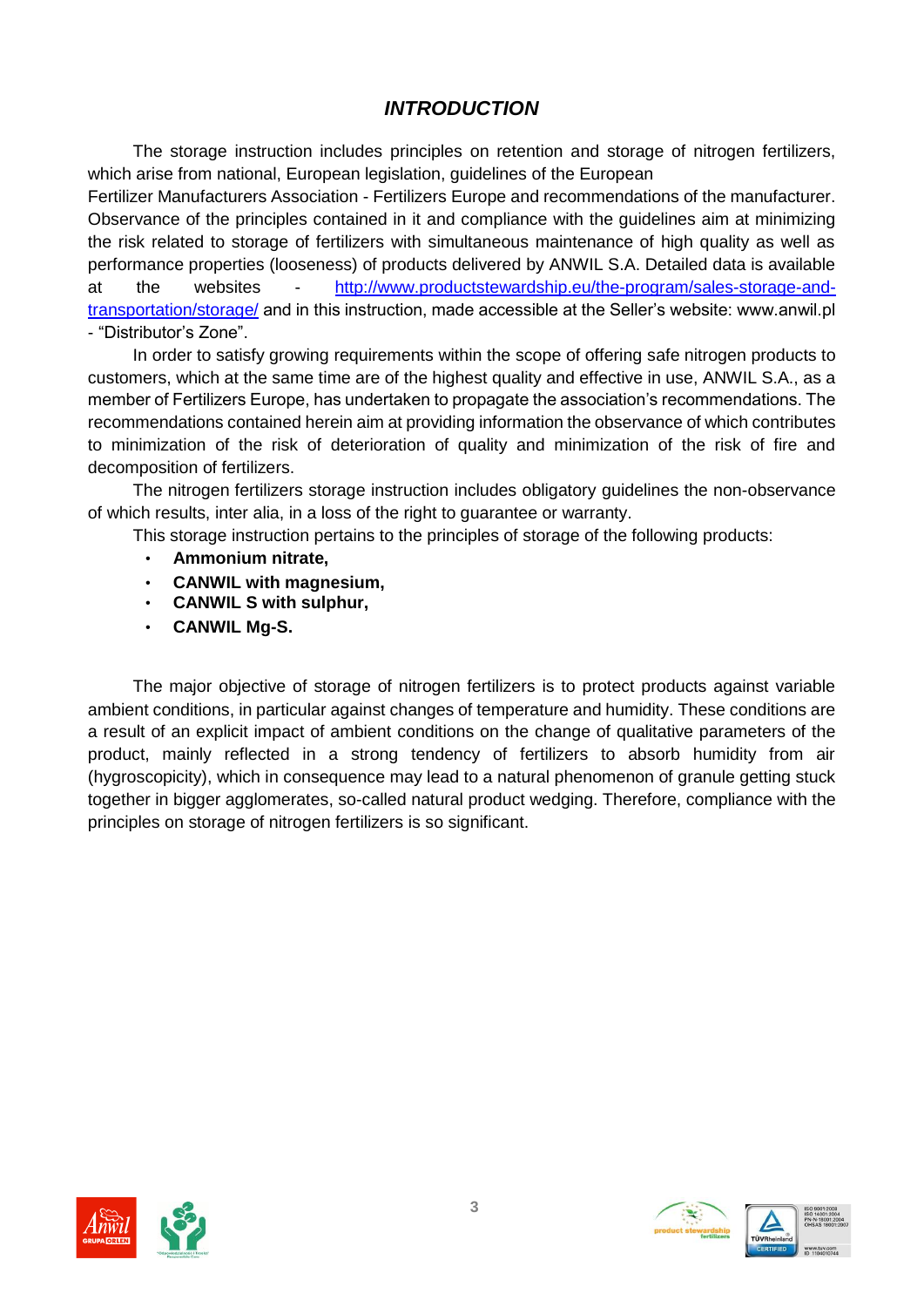# **1. Structure and location of warehouse**

- *1.1.* Selection of warehouse location should take account of the following aspects:
	- **1.1.1.** An impact of the hazard posed by stored fertilizers on adjacent population centres. Fertilizer warehouses should not be in the vicinity of public utility buildings for which there is a suspicion that it may be considerably difficult to carry out an evacuation and rescue action (e.g. hospitals, schools, kindergartens, nursery schools, etc.)
	- **1.1.2.** Improperly stored fertilizers may be a source of serious contamination of ground and surface waters. As far as possible, fertilizers must be stored at least 10 metres from water channels or drainage ditches and at a considerable distance (e.g. 50 metres) from boreholes, wells, etc. to avoid contamination.
	- **1.1.3.** Protection of a fertilizer against theft and improper use of nitrogen fertilizers.
- **1.2** Structure of a warehouse should ensure free entry to and exit from the warehouse and in case of fire – easy access to emergency and fire-fighting equipment.
- **1.3** In the vicinity of the building there should be a hydrant with fire-fighting water. It is also advisable to have fire extinguishers on the spot, with the reservation that it is necessary to remember that fire extinguishers with chemical agents are ineffective for extinguishing nitrogen fertilizers.
- **1.4** In warehouses where nitrogen fertilizers are stored there is a total ban on smoking, using naked flame. Moreover, it is absolutely necessary to comply with generally binding OHS and fire prevention provisions. In visible places it is necessary to display boards with the inscription: "No smoking".
- **1.5** A warehouse should properly be ventilated in case of fire or decomposition of fertilizers in order to release heat and smoke .
- **1.6** It is necessary to consider equipping a warehouse with appropriate and solid fire detection systems. They should be chosen based on such factors as quality and type of stored fertilizer, structure of the building and its location, submission to national provisions. Exemplary fire detection systems may include detection of smoke, measurement of temperature, detection of gases (e.g. N2O, NOx and NH3).
- **1.7** It is advisable for fertilizers to be stored on a bed without a basement, located at the ground level .
- **1.8** Construction materials used for building the warehouse should not be flammable. Toxic smokes might be generated from such materials during fire. Wood and other flammable materials should also be avoided too. Laminated wood or wood protected with another fireproof agent may be used in the form of beams provided that there is no direct contact between wooden construction elements of the warehouse and the fertilizer. Additionally, safe storage of fertilizers in warehouses with wooden







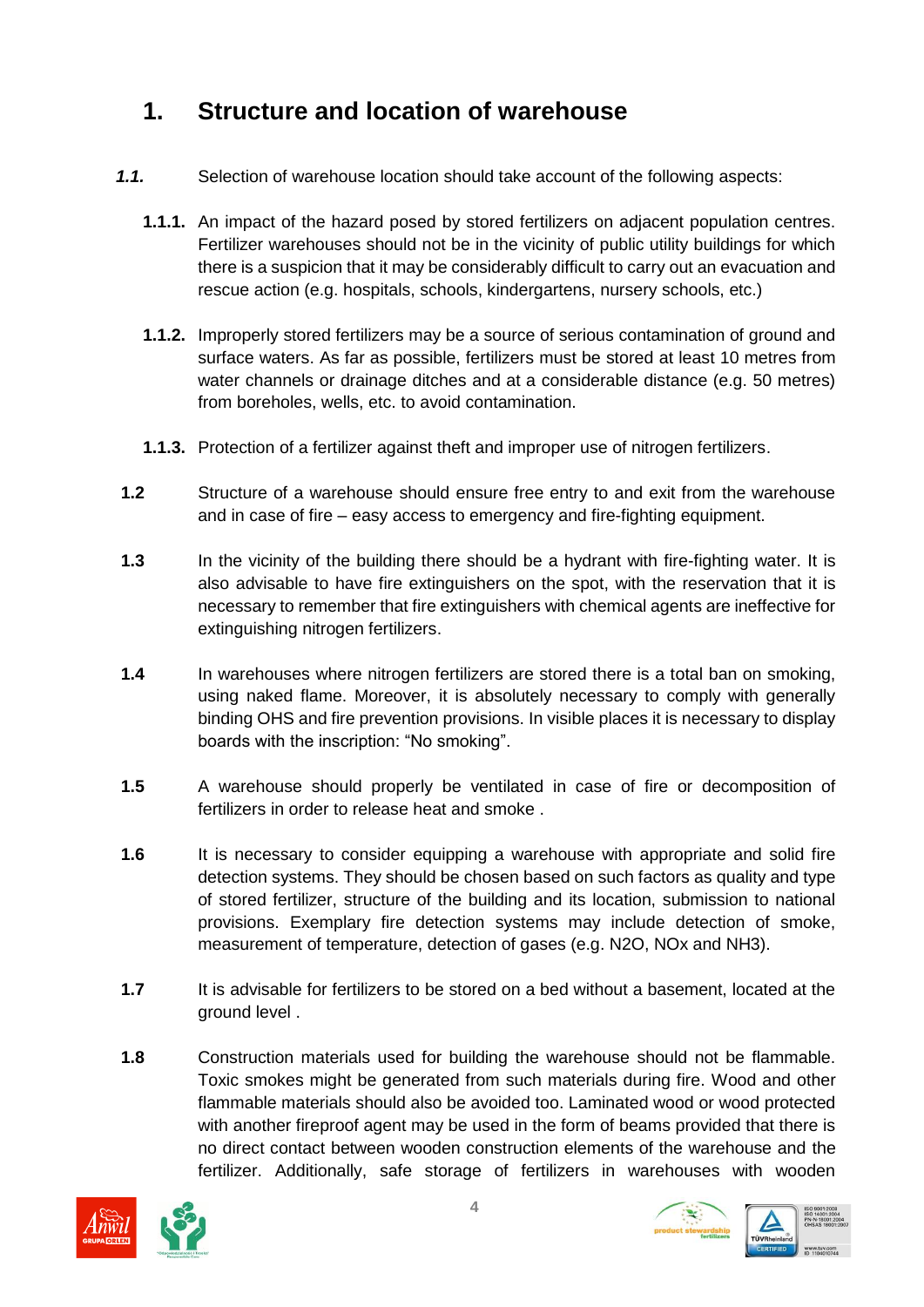construction elements should be confirmed by way of a positive assessment of a fire risk in a given facility. Brick, concrete and steel, properly protected against corrosion, are the best non-flammable materials applicable as construction materials for building the warehouse. A substrate of the warehouse should not be made of flammable materials either. Concrete (preferably without joints or bituminous coating) and highly hardened asphalt (typical class from 6 - 12% of bitumen) are the best materials applicable as a bed of the warehouse

- **1.9** Due to possible reactions of zinc and copper with fertilizers, zinc-plated elements such as: metal sheets, grids or components of ventilation system should be avoided in warehouses .
- **1.10** To avoid accumulation of fertilizer in uncontrolled places and mixing of such a fertilizer with other materials, warehouses should not have an internal sewage system, drainage holes or channels. Any possible sewage system installation must be plugged.
- **1.11** It is advisable to equip the warehouse with sensors for measurement of temperature and air humidity.
- **1.12** It is necessary to take an extremely cautious attitude to equipping warehouses with fixed heating installations. Power supply and electric network (which release heat) should be designed in such a way so that the fertilizer will not be in contact with its elements under any circumstances (especially when the warehouse is full). This also applies to steam networks, pipes with hot water and heaters as well as other sources of heat. The above is also applicable to electric cables which release heat and lighting. Electric heaters cannot be used with bare heating elements. The electric installation must be consistent with provisions and must undergo periodic inspections in accordance with regulations.
- **1.13** The main electric off switches and fuses should be placed outside the warehouse area. Any and all local off switches and cabling inside the warehouse area must be placed in such a way so that they will have no contact with the fertilizer stored.
- **1.14** Due to the fact that particular elements of electric installation generate heat, it is necessary to avoid dust depositing on elements of the electric installation. In particular, it is necessary to pay attention to:
	- **1.14.1** protection of electric devices against corrosion through separation of the electric installation from direct contact with fertilizers;
	- **1.14.2** minimization of use of metal parts, e.g. by using polycarbonates for such devices as: connecting boxes, connecting switches, indicator stations, etc. due to corrosive properties and hygroscopicity of fertilizers;
	- **1.14.3** use of high-class insulations, at least in IP54 standard ;
	- **1.14.4** use of plastic fittings fully closed for lighting, in particular in dusty areas.





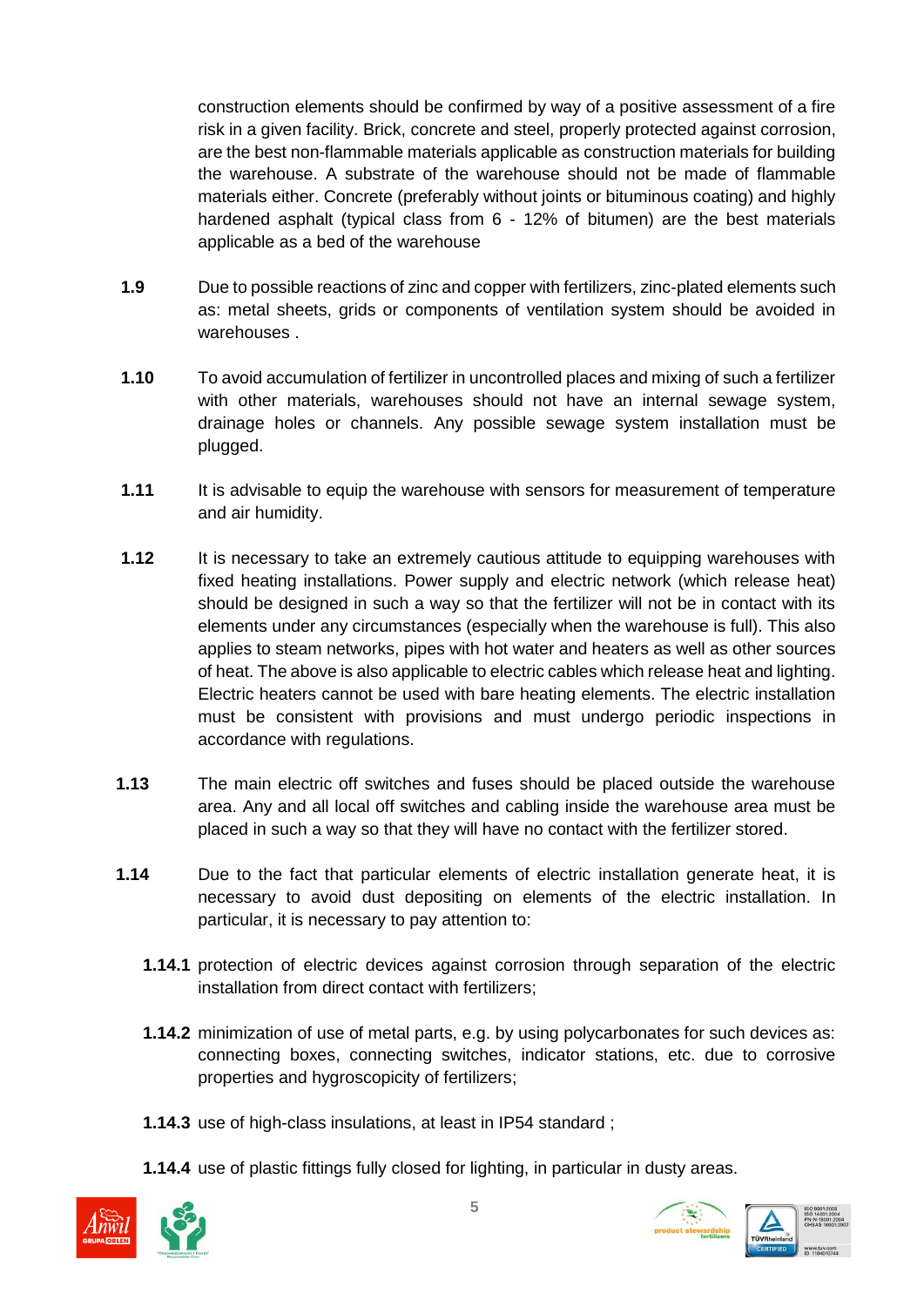- **1.15** Any and all electrical repairs must be carried out immediately .
- **1.16** To avoid contact between the fertilizer and any source of heat, the upper layer of stored fertilizer both placed in piles in packaging and stored in bulk should be at least at a distance of 1 metre from roof, exhaust hood, load-bearing beams, ceiling conveyor (and its load-bearing elements) as well as lighting fittings. Therefore, LED lighting is preferred in warehouses in place of lighting such as traditional bulbs due to lower temperature. All elements of mounted lighting should be made of nonflammable materials. While placing and securing lamps, it is necessary to take into consideration reduced accumulation of dusts. Fulfilment of this condition aims at avoiding contact between the product and e.g. sources of heat (warm room, heat generated as a result of friction) and unintended contamination of fertilizer.
- **1.17** Electric motors, transformers and other electric equipment, both inside the warehouse and any electric equipment linked with the warehouse must have protections against overloading.
- **1.18** If the warehouse is intended for storage of different fertilizers in bulk, it should have partitions.
- **1.19** If there are skylights or windows in the warehouse, they must be covered to avoid a continuous impact of sunlight on the product .
- **1.20** Warehouses should be equipped with a lightning protection system .
- **1.21** With regard to nitrogen fertilizers stored in bulk, also walls to which the fertilizer adheres should be protected against penetration of moisture to the product in a pile.
- **1.22** Access to all warehouse areas, both inside the warehouse and outside, should be permitted solely for authorized persons.
- **1.23** Warehouses where in a given moment loading or unloading is not carried out should be protected and closed.
- **1.24** The while warehouse area should have an identifier of stored materials.
- **1.25** A valid list of stored materials, including the type of fertilizer, its quantity and arrangement in the warehouse, should be available in the warehouse. In each and every case, the foregoing information should be available. Such information may be needed for safety reasons in emergency and in case of fire.
- **1.26** It is necessary to conduct a regular control of the condition of the warehouse and keep order in the warehouse. Any and all waste must be removed quickly, safely and in accordance with applicable provisions.



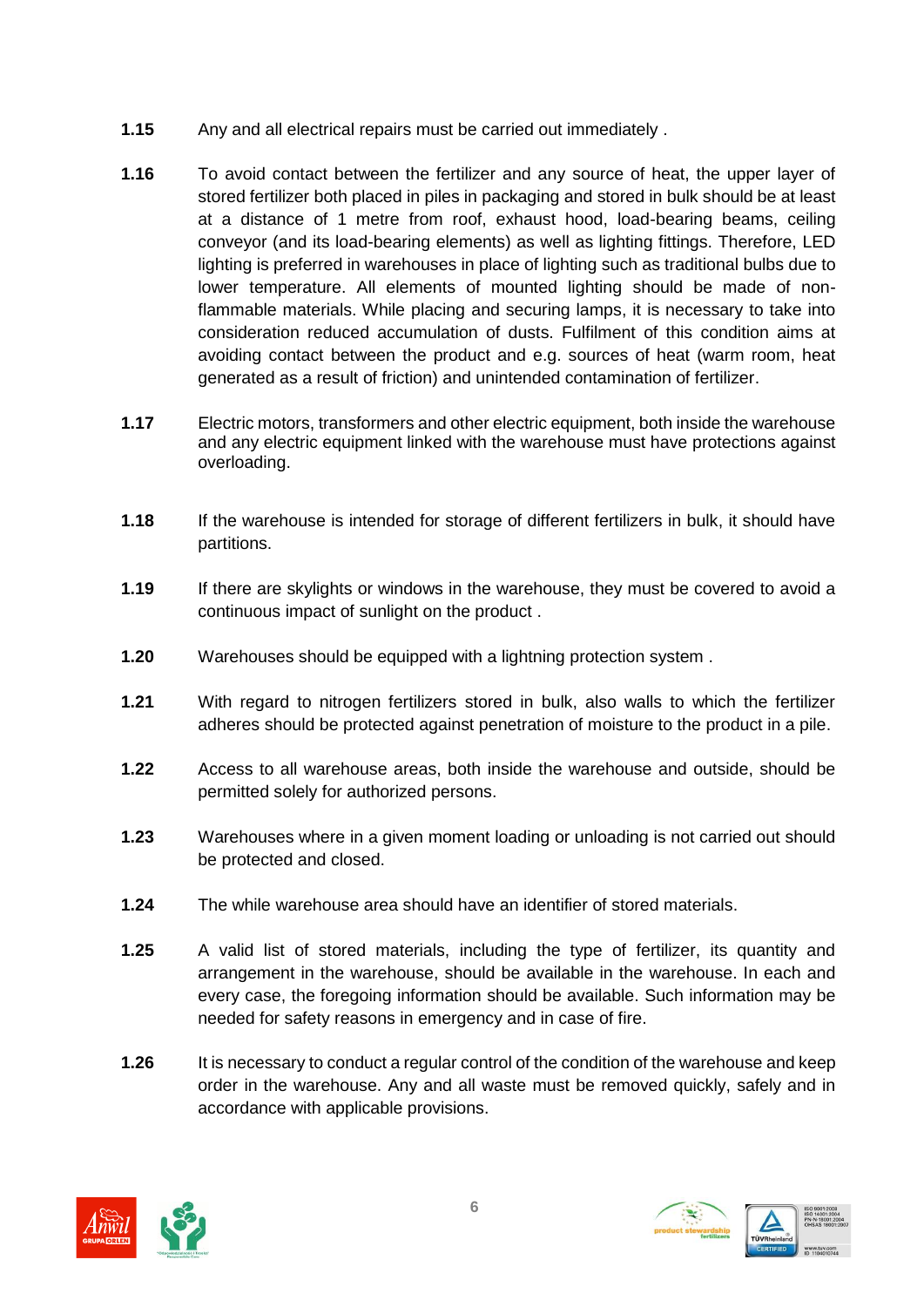# **2. Equipment and vehicles used in warehouses**

- **2.1** Any and all devices which are in contact with nitrogen fertilizers in the warehouse should not be made of flammable materials.
- **2.2** Special attention must be paid to belt conveyors (type of rubber, oil-resistant properties and their resistance to sustained combustibility) and related protection systems such as: overloading blockade, antistatic protections, alarm, high temperature blockade and drive drum and tightening drum damage blockade.
- **2.3** All machines and devices used warehouses, in particular: intake hoppers, conveyors (belt, bucket, worm, etc.), scoopers, charging hoppers, discharge systems, loaders, containers and other, forming part of the warehouse equipment, cannot have an influence on the change of physical and chemical parameters of the product.
- **2.4** Nitrogen fertilizers should be stored far from any sources of heat, e.g. heating installations, collectors with steam or hot water as well as electric network which emits heat. To avoid potential sources of heat, any and all movable elements of belt conveyor should be cleaned and kept in good condition. Any and all equipment must be protected in particular against leakage of oil which might contaminate the fertilizer.
- **2.5** Equipment and devices in the warehouse should be technically operational. Damaged vehicles, such as e.g. forklift trucks and loaders, with a visible leakage of oil or fuel should not be admitted to work with the fertilizer - such vehicles should be repaired. After the end of loading processes, vehicles must be cleaned, preferably in places that are especially intended for this purpose. Such procedures will allow to protect the product against contact with petrol, oils and lubricants. It is prohibited to park vehicles without supervision of an operator in places of storage.
- **2.6** To ensure cleanness and cleanliness of the warehouse area, vehicles such as forklift trucks and loaders which are not used for loading or unloading fertilizers should be parked outside the warehouse or in its specially separated part, isolated from the fertilizer with a fireproof barrier (e.g. wall).
- **2.7** Vehicles must not be left unattended with their engines running.
- **2.8** It is necessary to pay attention to fumes so that they will not heat fertilizers.
- **2.9** LPG, CNG propelled vehicles or vehicles with electric drive are the preferred type of vehicles. Vehicles cannot be refuelled in the warehouse. Discharged batteries should be charged in a separate place as well.
- **2.10** It is advisable to mark out passageways for vehicles and pedestrians.
- **2.11** Any and all vehicles, forklift trucks, loaders should be equipped with fire extinguishers.



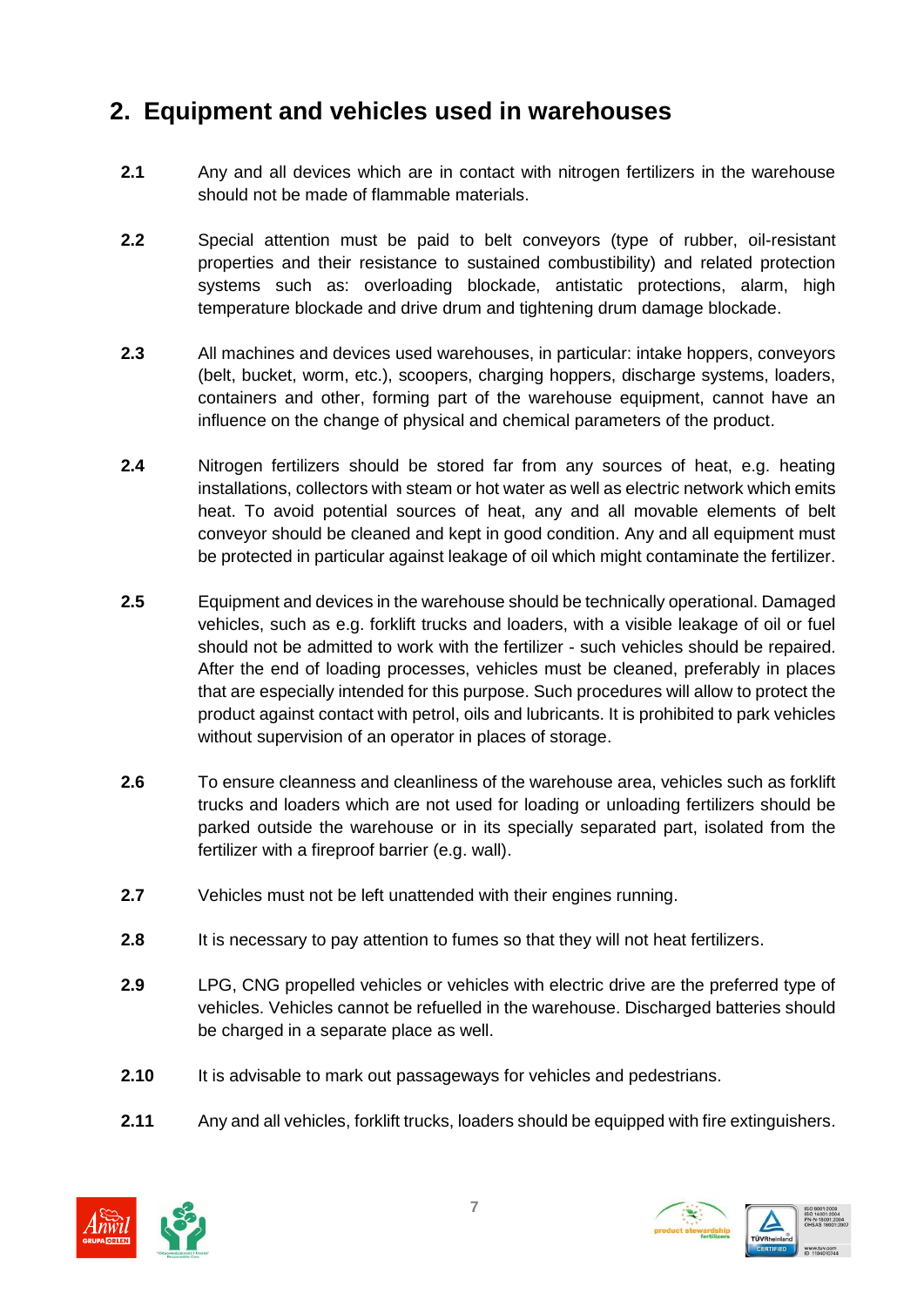**2.12** If equipment made of plastics is used, such as pipes or containers, it is necessary to take into consideration and protect them against effects of static electricity.



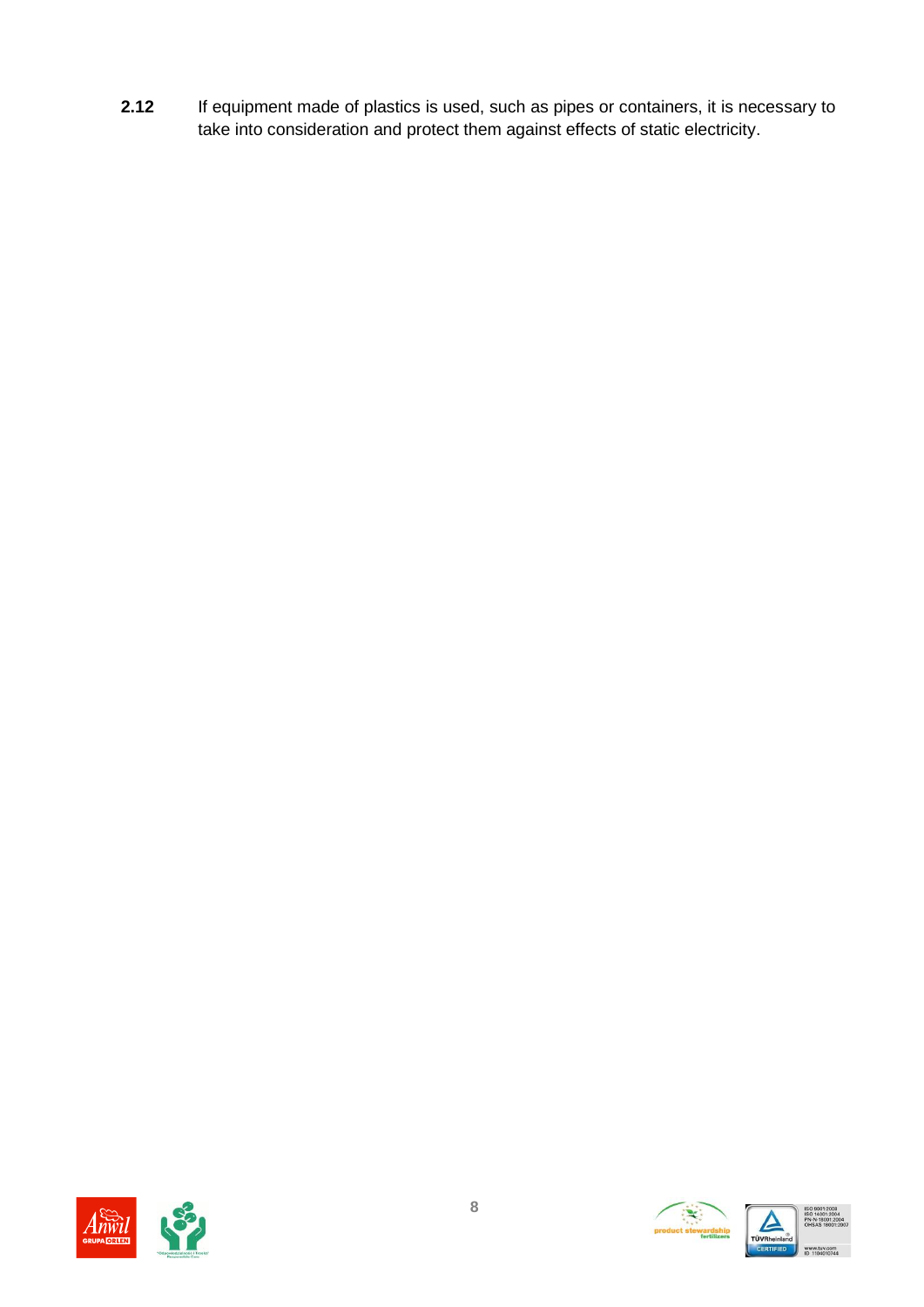# **3. General principles for storage**

- **3.1** Due to low resistance of nitrogen fertilizers to direct impact of weather conditions, in particular to solar radiation, precipitation and changes of temperature, fertilizers should not be stored under shelters, on open storage sites, on open storage sites under canvass hoods or other temporary protections.
- **3.2** Goods cannot be exposed to solar radiation even if they are in the warehouse. The product must be isolated from direct impact of solar radiation in warehouses equipped with windows or having other places through which light falls inside on a permanent basis.
- **3.3** Storage of fertilizers at a temperature below 30°C and air humidity: maximum up to 60% is a warranty of maintenance of high quality of fertilizers, with preservation of their performance properties (looseness).
- **3.4** Loading machines cannot run down the product. This refers both to goods stored in bulk and to goods spilled during handling operations of packed goods. It is also necessary to avoid formation of layers of compact fertilizer on the warehouse floor. With regard to spilled fertilizer or in case of formation of a compact layer of fertilizer on the substrate, it must be definitely separated and removed.
- **3.5** The oldest fertilizer should be given first from the warehouse, in accordance with the FIFO principle (First In, First Out).
- **3.6** In the case of storing goods in bulk, prior to commencement of storage, it is absolutely necessary to clean the surface on which the goods will be stored.
- **3.7** In the case of storing two or more product ranges, goods must be protected against mixing in a durable way. It is always necessary to clean the warehouse surface before filling with fertilizers, in particular during changes in product range of the stored fertilizer.
- **3.8** Prevent fouling of walls, bed and equipment in the warehouse.
- **3.9** It is necessary to avoid fouling of pallets, strings, canvass hoods.



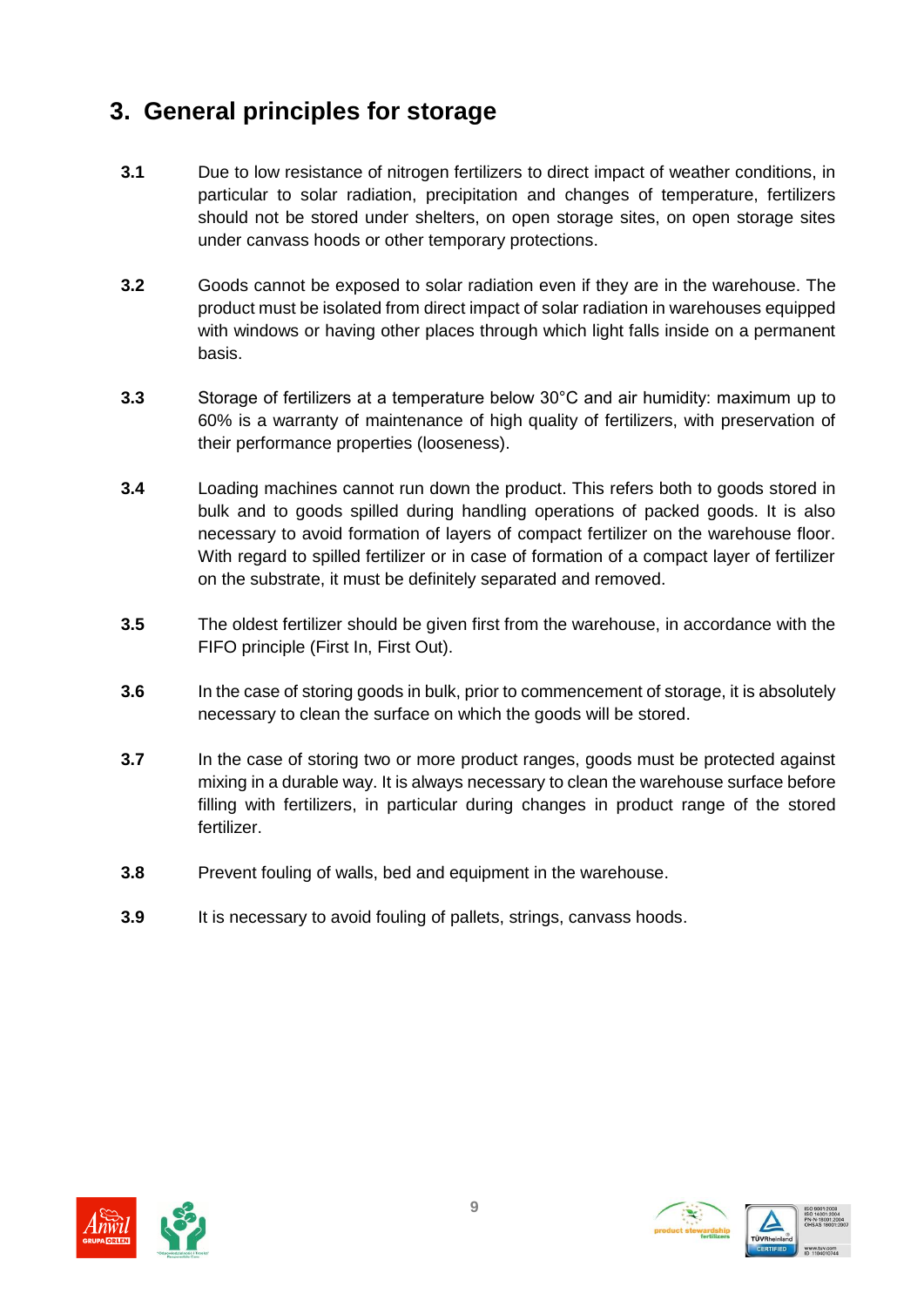### **4. Storage of fertilizers with other products**

- **4.1** In the case of storing nitrogen fertilizers with other materials which are not fertilizers and which are flammable and chemically reactive, it is necessary to take special care. Such materials should be separated from each other by means of a fireproof barrier, appropriately adapted to the quantity and nature of stored substances.
- **4.2** Examples of the aforementioned substances are:
	- **4.2.1** Solid and liquid materials (organic suboxides) sensitive to explosive decomposition).
	- **4.2.2** Flammable liquids such as: petrol, fuel oil and other oils and lubricants.
	- **4.2.3** Gas bottles (including those used while welding).
	- **4.2.4** Pesticides based on oils .
	- **4.2.5** Caustic liquids, acids and other reactive substances, such as: chlorides, hypochlorites, chlorinated organic compounds, bleaches, chromates, nitrates, copper and zing salts, permanganates.
	- **4.2.6** Flammable liquid and solid products, such as: sulphur, powdered metals and substances of organic origin, such as: hay, straw, sawdust, crops and animal fodders.
	- **4.2.7** Products, such as: burnt lime and calcium cyanamide which generate heat in the presence of humidity .
	- **4.2.8** Products, such as: cement, lime and other alkaline substances which contribute to generation of ammonia gas from nitrogen fertilizers.
	- **4.2.9** Other products used in agriculture, which in the presence of ammonium nitrate may behave in unpredicted manner, e.g. pesticides, disinfection agents, herbicide agents.
	- **4.2.10** Other fertilizers, in particular non-specified.
- **4.3** Materials which are thermally stable and which do not react with ammonium nitrate may be stored in the same place in which there are nitrogen fertilizers (i.e. DAP, sodium nitrate, limestone flour, nitro-chalk) provided that precautions are taken, allowing to avoid contamination of these products.
- **4.4** Prevent mixing and direct contact of various type of fertilizers.
- **4.5** Prevent mixing and direct contact of the same type of fertilizers coming from different manufacturers.



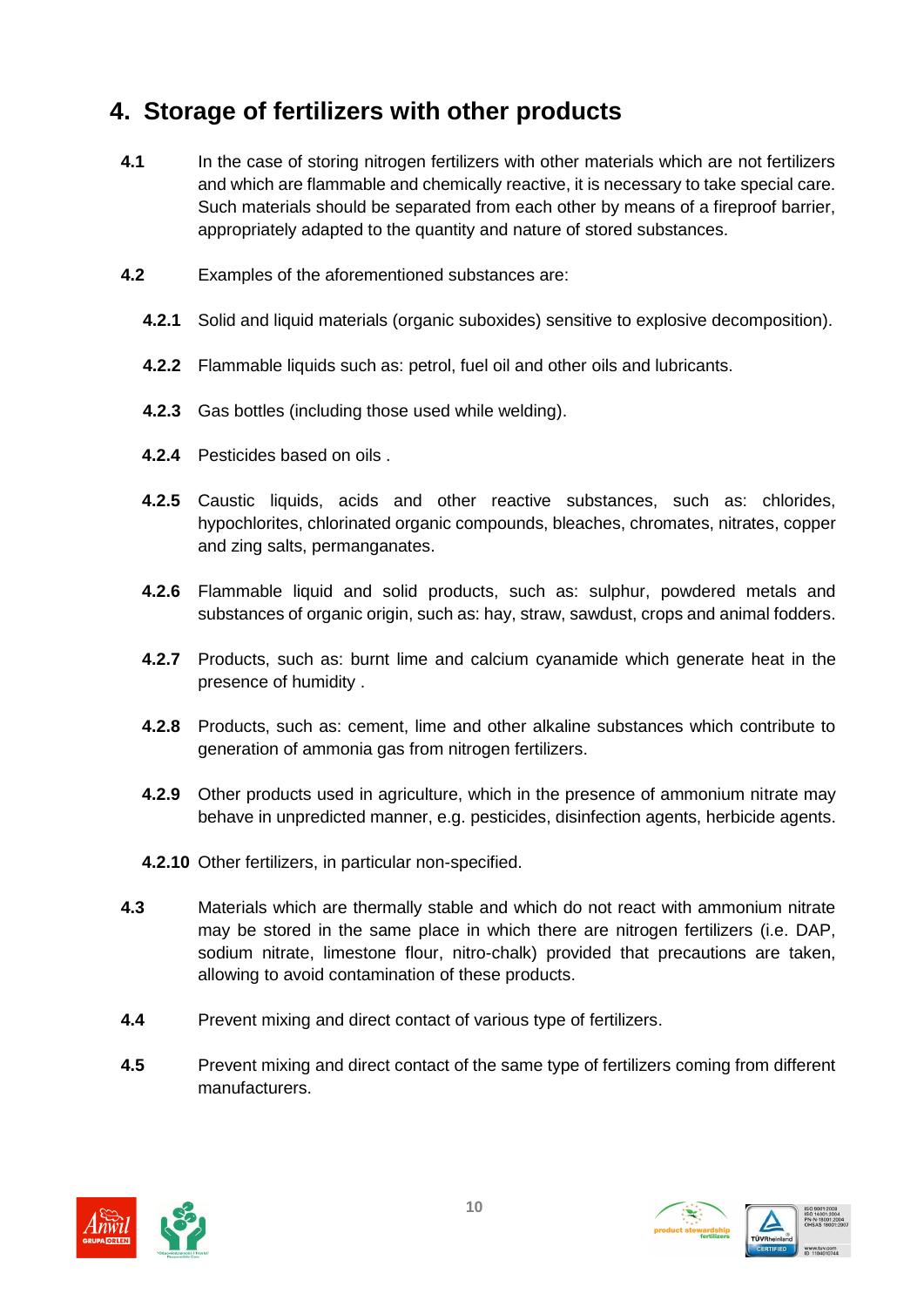# **5. Storage of fertilizers in packaging: 25 kg, 50 kg and big-bag type**

- **5.1** To ensure stability of stored pile, any and all damaged and broken bags must be removed. Fertilizer spilled during these and other similar operations should be immediately swept and safely removed.
- **5.2** Small quantities of spilled fertilizer should be swept and properly marked. Do not mix spills with other fertilizers, in particular with other substances and chemicals used in agriculture.
- **5.3** During transportation of stored pile of fertilizer, e.g. by forklift truck, it is necessary to pay attention to the fact whether the transported pile of fertilizers will not catch against equipment and construction elements of the warehouse, such as lighting or upper door beam.
- **5.4** A pile of packed fertilizers should be laid in such a way so that there will be a passage along one side of each pile. This passage should be wide enough to enable access for unloading vehicles, in particular in case of emergency.
- **5.5** Different types of fertilizer should not be stored in one pile. A fortiori, fertilizers should not be stored with other materials which are not fertilizers in the same pile.
- **5.6** During storage of different types of fertilizers with other materials which are not fertilizers in adjacent piles, it is necessary to check whether there will be a reaction between the stored materials.
- **5.7** To avoid damaging bags during any and all operations carried out in the warehouse, it is necessary to ensure an appropriate distance between the stored piles or to adapt length of forklift truck's forks in such a way as not to damage the bags in adjacent rows of piles with the fertilizer.
- **5.8** Pallets made of wood, plastic or steel are appropriate provided that they are sufficiently resistant to predicted loading. Empty pallets and plastic packaging should be stored in a place that is appropriately intended for this purpose, far from fertilizers. Damaged pallets should not be used. Pallets used for fertilizers should be checked in terms of cleanness and cleanliness and, if necessary, they should be cleaned before use.
- **5.9** In particular, you must not do the following in the warehouse:
	- **5.9.1** Use hooks for carriage of bags unless they have been designed especially for this purpose.
	- **5.9.2** Use ropes for carriage of bags.



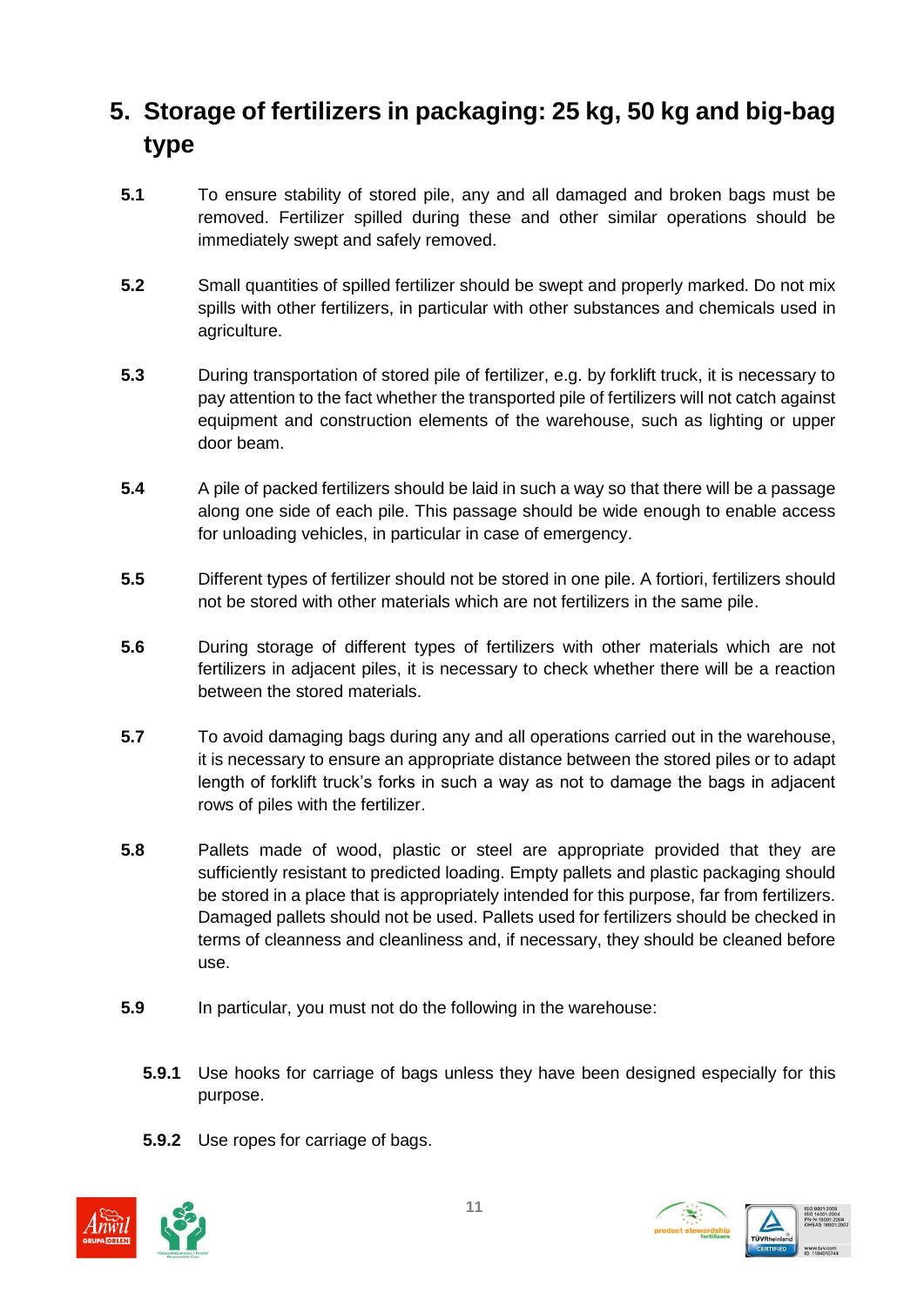- **5.9.3** Drop unit packaging with fertilizer from big heights (bigger than 1 metre).
- **5.9.4** Carry bags if not necessary.
- **5.10** Do not store fertilizers with oxidizing properties (UN2067) with fertilizers which sustain combustion (UN2071) in the same warehouse. If they are stored after all in the same warehouse, it is necessary to determine strict procedures the observance of which will ensure their effective separation, in particular in case of fire or decomposition.
- **5.11** Fertilizer in 25 kg packaging must be stored in piles composed of maximum 16 layers of bags.
- **5.12** Fertilizer in 50 kg packaging must be stored in piles composed of maximum 12 layers of bags.
- **5.13** Big-bags with fertilizer with weight of up to 500 kg and products in 25 and 50 kg bags stored on pallets must be stored in maximum 2 layers of loading units. Big-bags with weight of above 500 kg must be stored in one layer.
- **5.14** The distance from warehouse walls should be at least 0.2 metre and from heating devices - at least 1.5 metres.
- **5.15** Gaps between piles of ammonium nitrate must be at least one metre.
- **5.16** Fertilizer stored in a pile should be placed in a stable way (it should not slope or fall over).
- **5.17** Damaged bags must be protected against spillage of goods and must be stored separately.
- **5.18** With regard to ammonium nitrate in one pile, do not store more than 300 tons. In rooms where a bigger quantity of saltpetre is stored, piles of packaging must be separated at least by one-metre corridors. The pile is understood as loading units (big-bags or bags on pallets) adhering to each other.
- **5.19 NOTE!** Ammonium nitrate is a non-flammable product, whereas it has strong explosive properties. The temperature at which an explosive reaction starts is 180 °C. This product must be definitely isolated from sources of fire.
- **5.20** Ammonium nitrate is a hazardous product within the meaning of the Act on the carriage of hazardous goods. This product can be transported, handled and stored solely under the principles specified in the Act on fertilizers and fertilization of 10 July 2007 (OJ 2020.796 consolidated text) and the Act of 19 August 2011 on the carriage of hazardous goods (OJ 2011 No 227 item 1367).



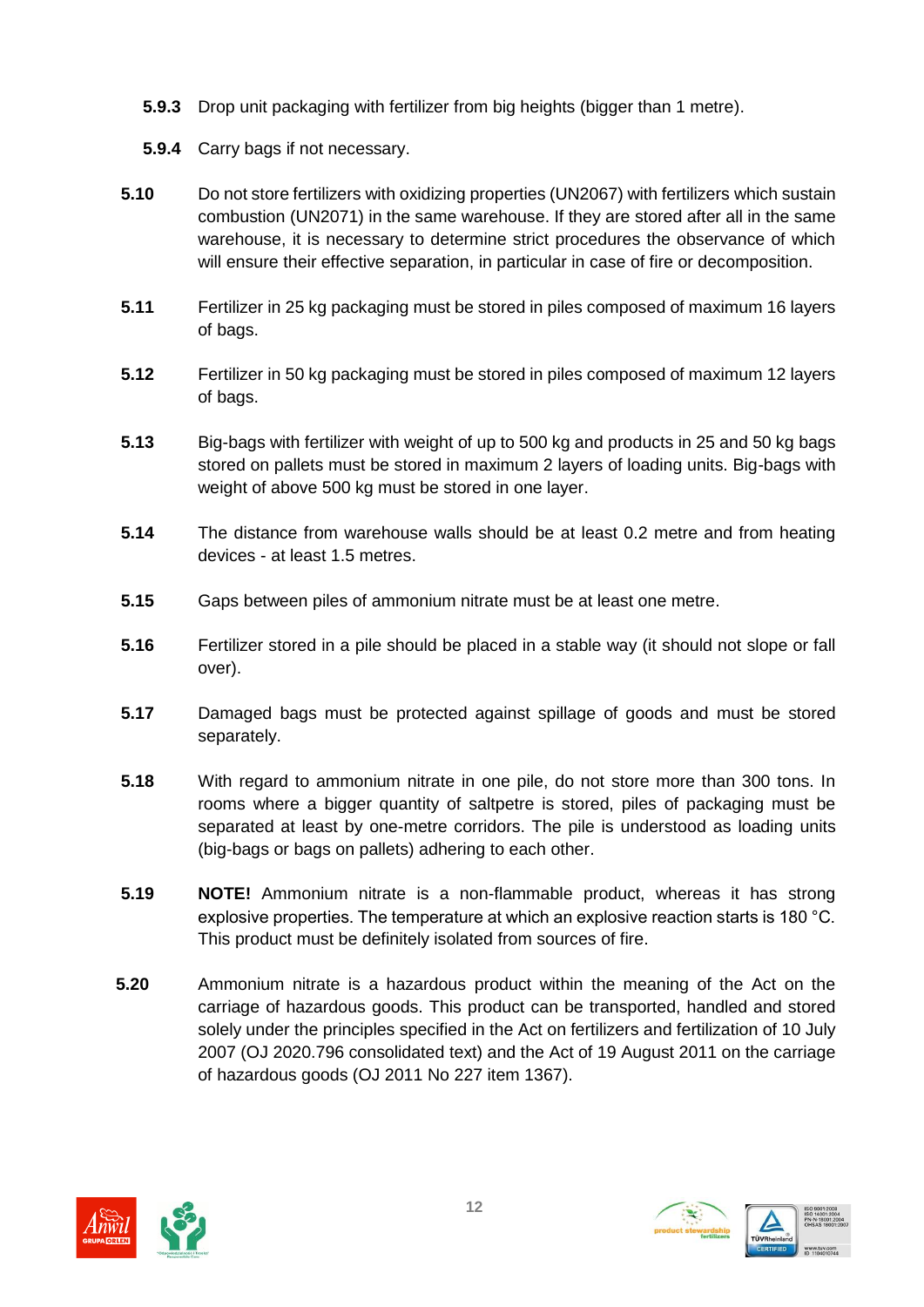# **6. Storage of fertilizers in bulk**

- **6.1** Nitrogen fertilizers, except ammonium nitrate, can be stored in bulk in piles and open boxes. Due to the fact that the products are hygroscopic, they must be absolutely protected against absorption of moisture from the environs, e.g. by covering the fertilizer with a waterproof material (e.g. polyethylene foil or canvass hood). Fertilizers should be covered immediately after heaping up a pile. Protection against absorption of humidity from the environs can be ensured also by applying the air conditioning system. Doors in the warehouse in which the material is stored in bulk should be closed as often as possible.
- **6.2** Fertilizers consist of particles of various size. Smaller and bigger particles have the tendency to split during motion or shakes. This phenomenon may take place at several stages of distribution, especially when the material is laid in large piles. Smaller particles will concentrate inside the pile. Granules of the fertilizer which undergo long-lasting pressure are glued into bigger agglomerates. It is advisable to heap bigger quantities of smaller heaps, thanks to which they will be mixed well afterwards during the loading process. Recommended prism height up to a maximum of 3 meters.





**6.3** During storage of fertilizers in bulk in piles or in open boxes:



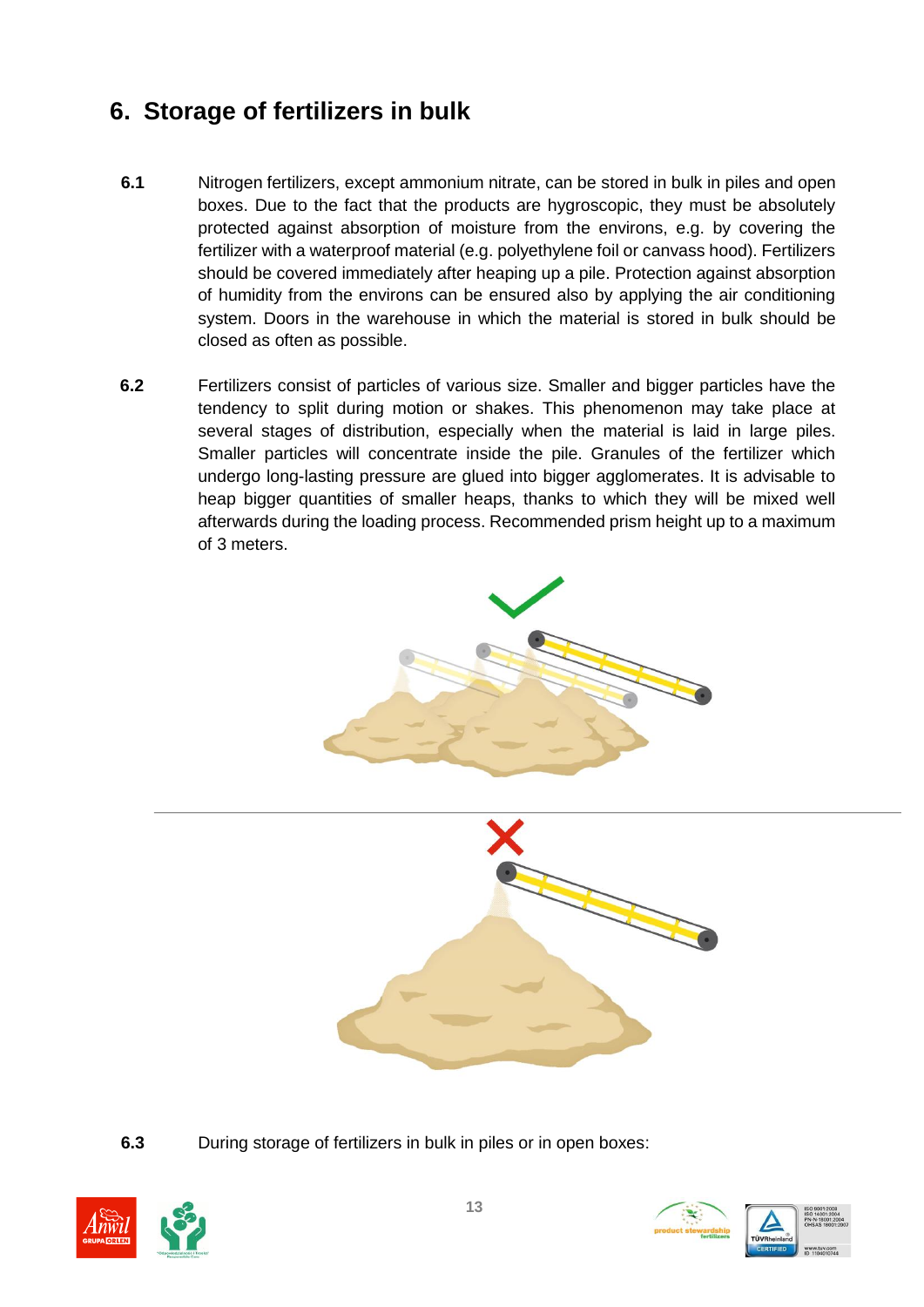- **6.3.1** warehouse area may be divided into smaller boxes in suitable shape and dimension.
- **6.3.2** It is necessary to avoid contamination of fertilizer stored in bulk with other type of fertilizer. Any and all spillages must be immediately separated.
- **6.3.3** Reduce the use of lamps with mains power. Any and all portable lamps should be in a glass shield and a wire frame and should not be covered with a layer of fertilizer. Lamps with battery power are the preferred type of lamps.
- **6.3.4** Any and all spillages made as a result of operations in the warehouse should be swept and safely removed. It is significant for main and side passageways to adjacent piles of fertilizers to be clean.
- **6.4** Loaders and other self-propelled equipment must be stored outside the warehouse or in such a place so that fire will not be carried to piles of stored fertilizer during fire of such a device.
- **6.5** During storage of different types of fertilizers and other products, not being fertilizers, in the same warehouse, they should be separated well to avoid mutual contamination.
- **6.6 DO NOT USE ANY EXPLOSIVE MATERIALS** to restore looseness of fertilizer (in particular stored in bulk)!



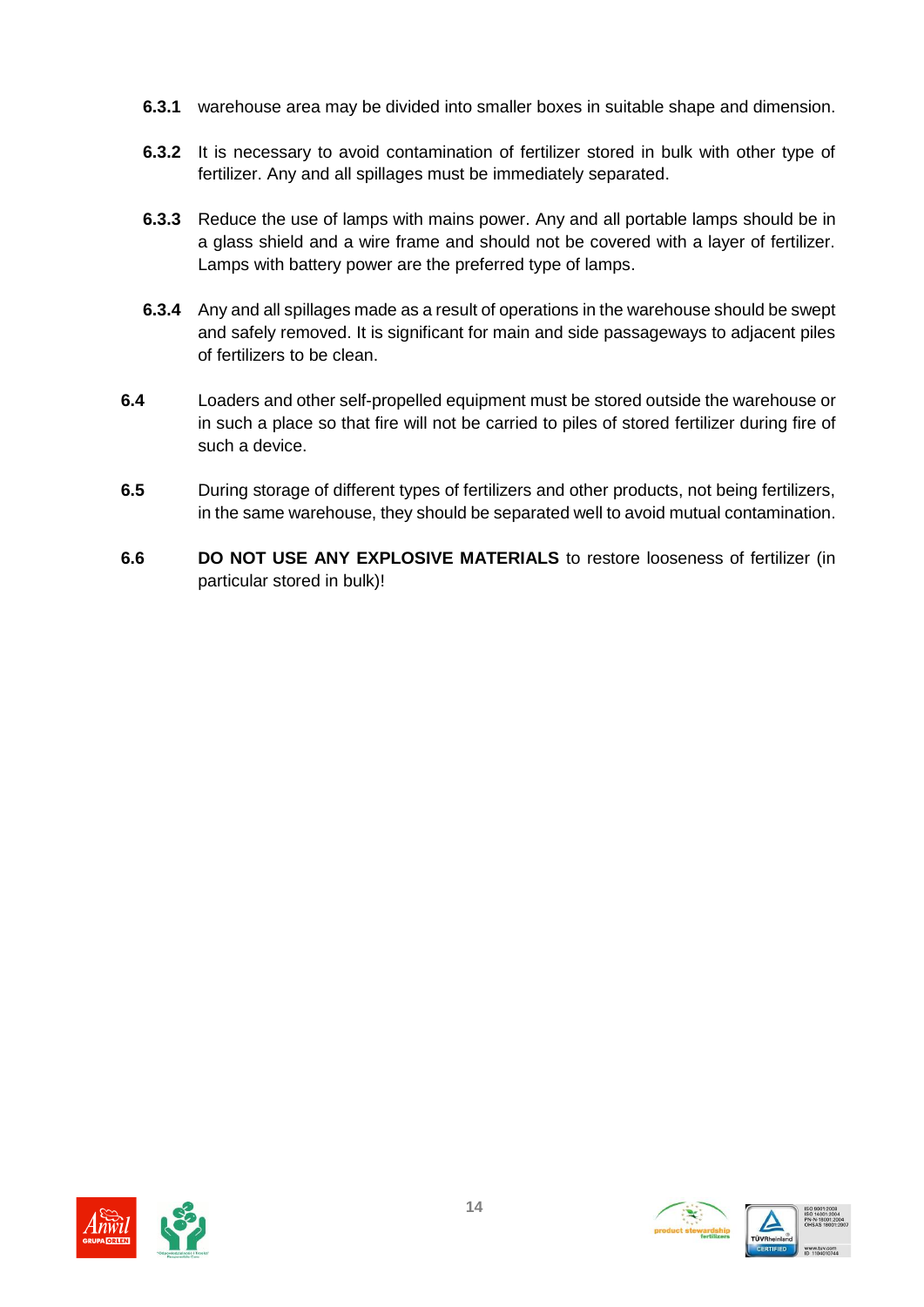### *7.* **Storage of fertilizers in closed containers of silo type**

- **7.1** Silos should be made of plastics resistant to UV radiation (e.g. polyesters), steel or other proper materials. In the case of using plastics, it is necessary to pay attention to consequences of static electricity.
- **7.2** Silos should be appropriately selected for predicted loading and installed at the ground level in such a way as to ensure free access for vehicles while loading and unloading.
- **7.3** Structure of silos should make it possible to empty it completely before loading a new batch of fertilizer as well as it should ensure that stored fertilizer will not absorb moisture from outside and will make it impossible to contaminate it with other materials.
- **7.4** Silos should be outside buildings, at a safe distance from any flammable materials.
- **7.5** A silo should be additionally equipped with ventilation to avoid crushing due to underpressure formed inside it while unloading (implosion) as well as to discharge excess air accumulated in it while filling. Moreover, ventilation is used for discharging gases generated during fire.
- **7.6** More than one fertilizer cannot be in a silo at the same time. A silo may be used for storage of other products only after being cleaned beforehand.